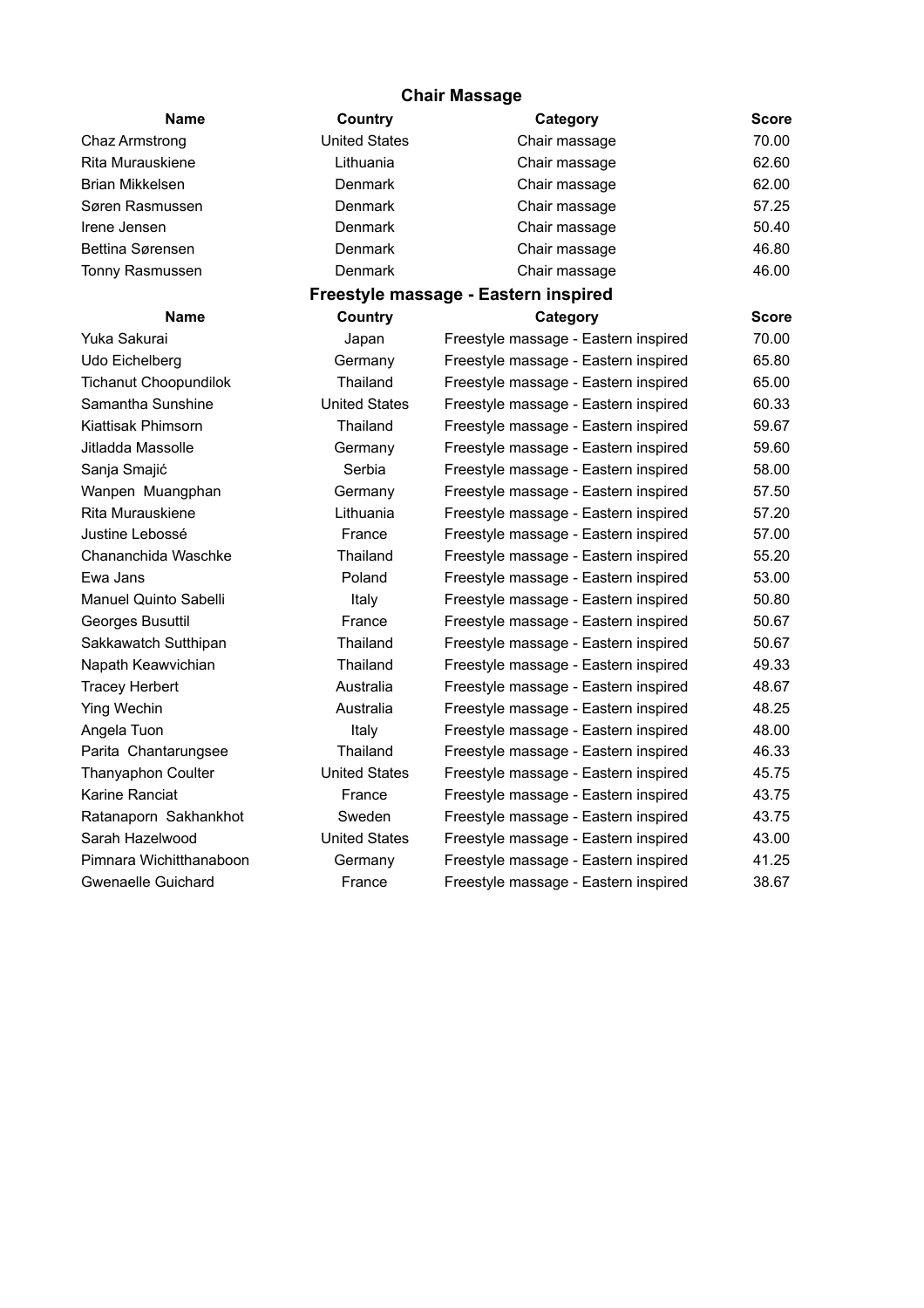## **Freestyle massage - Western inspired**

| <b>Name</b>             | Country              | Category                             | <b>Score</b> |
|-------------------------|----------------------|--------------------------------------|--------------|
| Iza Gobar               | Slovenia             | Freestyle massage - Western inspired | 67.25        |
| Viktorija Bilousova     | Ukraine              | Freestyle massage - Western inspired | 65.50        |
| Ellis Del Sol           | Norway               | Freestyle massage - Western inspired | 61.75        |
| <b>Tukta Chaplik</b>    | Switzerland          | Freestyle massage - Western inspired | 61.50        |
| Malin Larsson           | Sweden               | Freestyle massage - Western inspired | 59.40        |
| Lena Pedersen           | <b>Denmark</b>       | Freestyle massage - Western inspired | 59.25        |
| Mira Rosenørn           | Denmark              | Freestyle massage - Western inspired | 56.20        |
| Tom Gamal               | Germany              | Freestyle massage - Western inspired | 53.75        |
| Georgina Gerothanassi   | Greece               | Freestyle massage - Western inspired | 52.80        |
| Mohamed Hoessain Elahi  | <b>Netherlands</b>   | Freestyle massage - Western inspired | 52.80        |
| Suvatanon Wojciechowski | Germany              | Freestyle massage - Western inspired | 52.67        |
| Massimiliano Ercoli     | Italy                | Freestyle massage - Western inspired | 52.00        |
| Patricia Verbecq        | France               | Freestyle massage - Western inspired | 50.33        |
| Guy Ben Simchon         | Israel               | Freestyle massage - Western inspired | 49.33        |
| Tonny Rasmussen         | Denmark              | Freestyle massage - Western inspired | 48.40        |
| Marin Dijkman           | Netherlands          | Freestyle massage - Western inspired | 47.80        |
| TJ Fisher               | <b>United States</b> | Freestyle massage - Western inspired | 47.60        |
| Natascha Hofer          | Austria              | Freestyle massage - Western inspired | 47.00        |
| Sergii Mazunin          | United Kingdom       | Freestyle massage - Western inspired | 46.00        |
| Céline Martin           | France               | Freestyle massage - Western inspired | 45.80        |
| Maor Spada              | Israel               | Freestyle massage - Western inspired | 45.40        |
| Jimmy Jarnet            | France               | Freestyle massage - Western inspired | 42.50        |
| Gimena Porzio           | Italy                | Freestyle massage - Western inspired | 41.75        |
| Lisa DiGirolamo         | <b>United States</b> | Freestyle massage - Western inspired | 39.50        |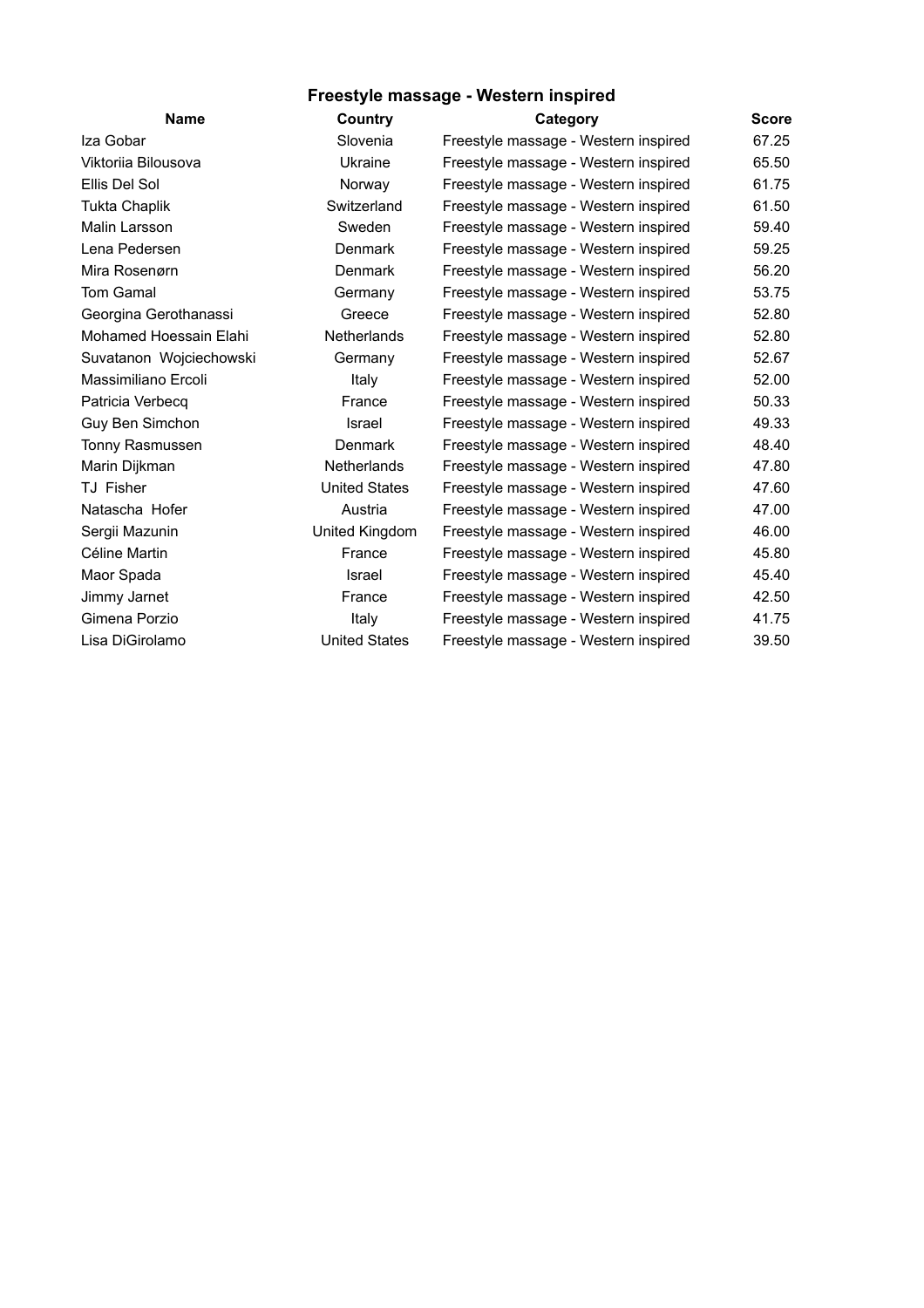## **Sports massage**

| <b>Name</b>                    | Country              | Category        | <b>Score</b> |  |  |  |
|--------------------------------|----------------------|-----------------|--------------|--|--|--|
| Georgios Geomelos              | Greece               | Sports massage  | 71.75        |  |  |  |
| Larry Wade Jr                  | <b>United States</b> | Sports massage  | 70.20        |  |  |  |
| Mohamed Hoessain Elahi         | Netherlands          | Sports massage  | 63.40        |  |  |  |
| Saengchan Jiamsranoi           | <b>Netherlands</b>   | Sports massage  | 62.25        |  |  |  |
| Chaz Armstrong                 | <b>United States</b> | Sports massage  | 62.00        |  |  |  |
| Thatsawan (Nikki) Hofford      | United Kingdom       | Sports massage  | 55.25        |  |  |  |
| <b>Brian Clausen</b>           | Denmark              | Sports massage  | 53.60        |  |  |  |
| <b>Itsvan Hatos</b>            | Hungary              | Sports massage  | 48.00        |  |  |  |
| Irene Jensen                   | Denmark              | Sports massage  | 47.25        |  |  |  |
| Swedish massage                |                      |                 |              |  |  |  |
| <b>Name</b>                    | Country              | Category        | <b>Score</b> |  |  |  |
| Carmen Gherasim                | Romania              | Swedish massage | 70.25        |  |  |  |
| Dragan Radu                    | Romania              | Swedish massage | 60.75        |  |  |  |
| Kirstine Haugaard              | Denmark              | Swedish massage | 60.50        |  |  |  |
| Carina Rømer                   | Denmark              | Swedish massage | 60.25        |  |  |  |
| Chrissowalantis Constandinidis | Greece               | Swedish massage | 59.00        |  |  |  |
| Sanja Smajić                   | Serbia               | Swedish massage | 58.00        |  |  |  |
| <b>Brian Clausen</b>           | <b>Denmark</b>       | Swedish massage | 53.50        |  |  |  |
| Pernille Sahl                  | Denmark              | Swedish massage | 52.80        |  |  |  |
| Marika Bundesen                | Denmark              | Swedish massage | 51.50        |  |  |  |
| Glenn Ellingsen                | Norway               | Swedish massage | 50.50        |  |  |  |
| Heidi Rasmussen                | Denmark              | Swedish massage | 49.50        |  |  |  |
| Kate Browne                    | United Kingdom       | Swedish massage | 47.25        |  |  |  |
| Karina Teut                    | Denmark              | Swedish massage | 46.75        |  |  |  |
| Tina Koefoed                   | Denmark              | Swedish massage | 46.75        |  |  |  |
| Lena Pedersen                  | Denmark              | Swedish massage | 46.25        |  |  |  |
| Trold Ellegård                 | Denmark              | Swedish massage | 45.00        |  |  |  |